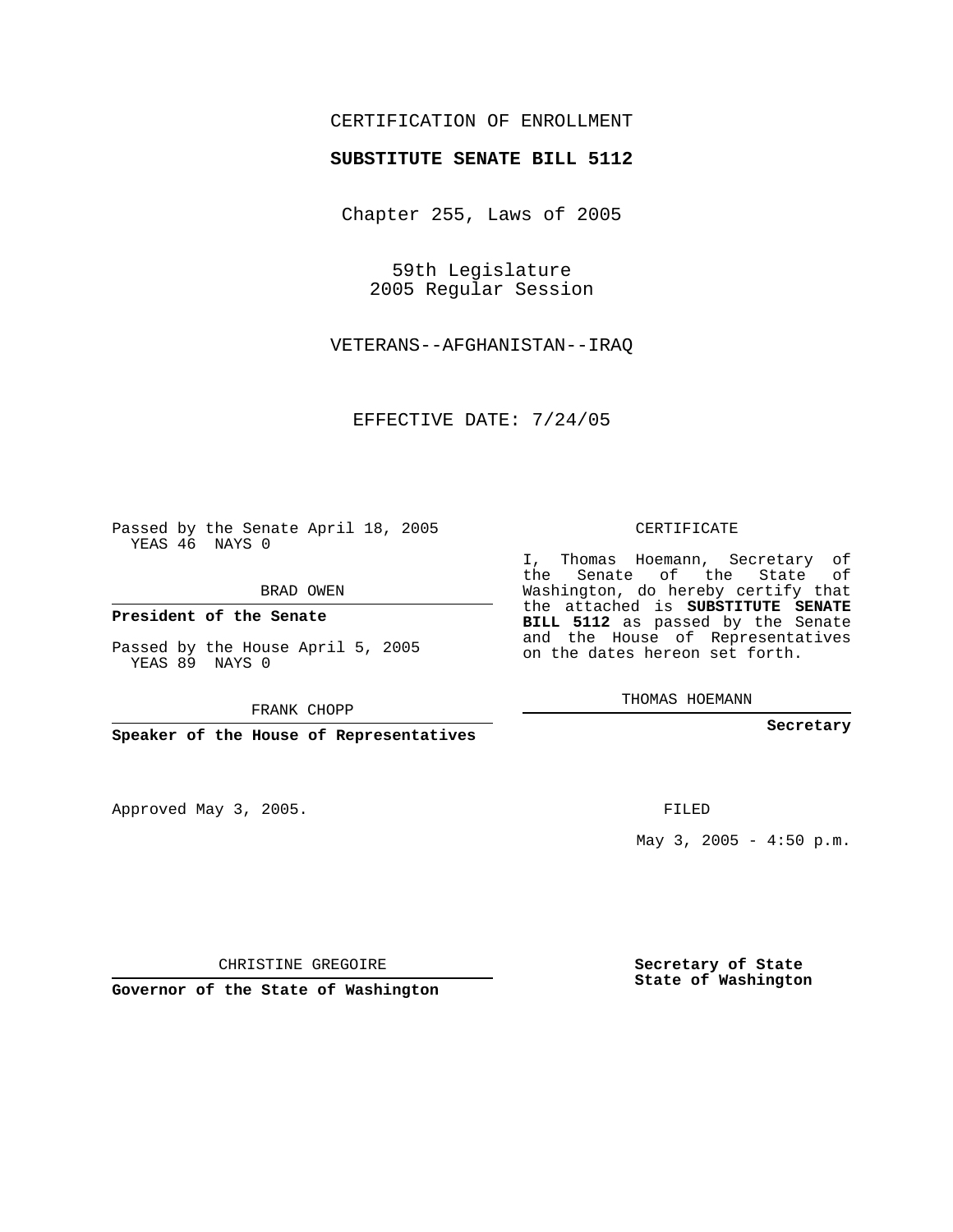# **SUBSTITUTE SENATE BILL 5112** \_\_\_\_\_\_\_\_\_\_\_\_\_\_\_\_\_\_\_\_\_\_\_\_\_\_\_\_\_\_\_\_\_\_\_\_\_\_\_\_\_\_\_\_\_

\_\_\_\_\_\_\_\_\_\_\_\_\_\_\_\_\_\_\_\_\_\_\_\_\_\_\_\_\_\_\_\_\_\_\_\_\_\_\_\_\_\_\_\_\_

### AS AMENDED BY THE HOUSE

Passed Legislature - 2005 Regular Session

### **State of Washington 59th Legislature 2005 Regular Session**

**By** Senate Committee on Early Learning, K-12 & Higher Education (originally sponsored by Senators Shin, Rasmussen, Kline, Sheldon, Keiser, Doumit, Berkey, Kastama, Haugen, McAuliffe, Franklin, Johnson, Kohl-Welles, Benson and Oke)

READ FIRST TIME 02/02/05.

 1 AN ACT Relating to veterans of the Afghanistan conflict and the 2 Persian Gulf War II; and reenacting and amending RCW 41.04.005.

3 BE IT ENACTED BY THE LEGISLATURE OF THE STATE OF WASHINGTON:

 4 **Sec. 1.** RCW 41.04.005 and 2002 c 292 s 1 and 2002 c 27 s 1 are 5 each reenacted and amended to read as follows:

 (1) As used in RCW 41.04.005, 41.16.220, 41.20.050, 41.40.170, and 28B.15.380 "veteran" includes every person, who at the time he or she seeks the benefits of RCW 41.04.005, 41.16.220, 41.20.050, 41.40.170, or 28B.15.380 has received an honorable discharge or received a discharge for physical reasons with an honorable record and who meets at least one of the following criteria:

12 (a) The person has served between World War I and World War II or 13 during any period of war, as defined in subsection (2) of this section, 14 as either:

15 (i) A member in any branch of the armed forces of the United 16 States;

17 (ii) A member of the women's air forces service pilots;

18 (iii) A U.S. documented merchant mariner with service aboard an